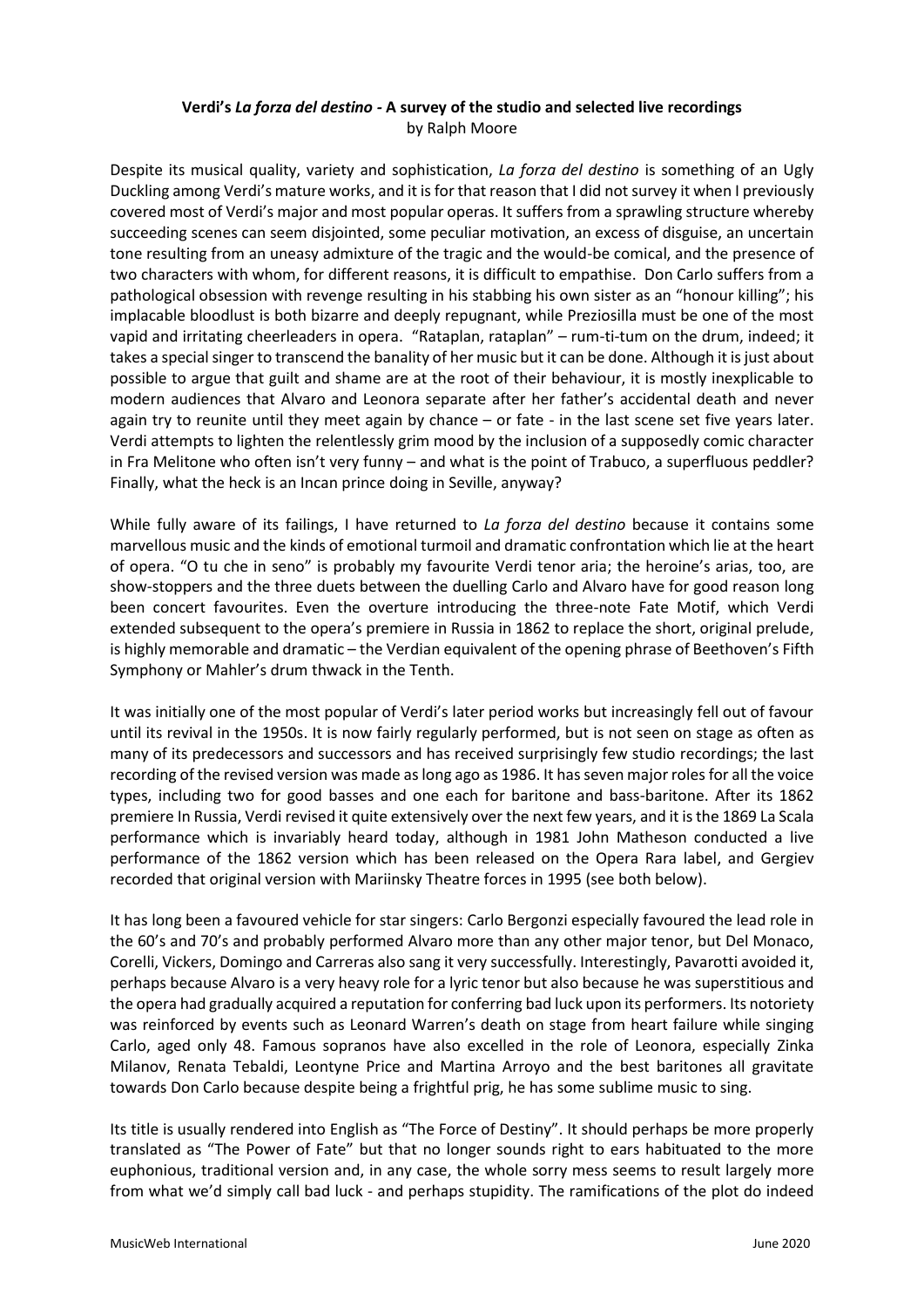spring more from random events and accidents than the usual "tragic flaw": the irresistible force of love, the accidental killing of the Marquis of Calatrava, the co-incidence whereby Carlos and Alvaro become friends before the latter's true identity is revealed to the former; in the end, under scrutiny it conforms to the common accusation that opera plots are mostly silly.

I review below all eleven studio recordings available on CD plus five live recordings, four of which are mono. Just two of the sixteen are the 1862 version. While they are undeniably interesting and have intrinsic merit, listening to them only confirms the sense and superiority of Verdi's revisions.

### **The Recordings**

**Gino Marinuzzi – 1941** (mono) Cetra; Warner Fonit; Naxos; Arkadia, Frequenz; Lyrica Orchestra & Chorus - EIAR Torino

Il Marchese di Calatrava - Ernesto Dominici Leonora di Vargas - Maria Caniglia Don Carlo - Carlo Tagliabue Don Alvaro - Galliano Masini Preziosilla - Ebe Stignani Fra Melitone - Saturno Meletti Curra - Liana Avogardo Padre Guardiano - Tancredi Pasero Mastro Trabuco - Giuseppe Nessi Un Chirurgo - Ernesto Dominici Un Alcalde - Dario Caselli

This famous, wartime vintage set has already been exhaustively and expertly reviewed by two MusicWeb colleagues [\(review](http://www.musicweb-international.com/classrev/2005/Aug05/verdi_forza_8573826525.htm) [~ review\)](http://www.musicweb-international.com/classrev/2002/Aug02/Verdi_forza.htm), so any further, more extensive commentary on my part would be largely superfluous. The old-school singing is admirable; the cast includes half a dozen more famous singers, especially the veteran Tancredi Pasero who reminds us of how the role of Padre Guardiano should be sung. Meletti is probably the best Fra Melitone on record, as he is clearly enjoying the role and manages to make it entertaining for us, too. Stignani was always a class act and, like Meletti, makes the best of a tricky part. Marinuzzi, in his sole recording, demonstrates that he knows just what to do with the score.

I must stress, however, that no matter how good the playing, singing and conducting are – and they are all superlative – and how skilful the remastering is, we are dealing with poor, historical sound: some hiss, swish and crackle inevitably remain, as do some edge and distortion on the voices – although in the case of Caniglia, that was a flaw as much inherent in the top of her voice as the recording. Masini, too, has a hard, penetrating, spinto tenor so listening to the pair of them is rarely restful. It should be noted too, that this recording has been subjected to the cuts standard for the era, including, most damagingly, a big one in Act 3, in the duet for Alvaro and Carlo beginning "Sleale". The editing fault noted by Calvin M Goodwin remains, too. As such, this is no substitute for a good stereo recording, but can be only a supplement.

**Bruno Walter – 1943** (live; mono) Naxos; Arkadia; AS Orchestra & Chorus - Metropolitan Opera

Il Marchese di Calatrava - Louis D' Angelo Leonora di Vargas - Stella Roman Don Carlo - Lawrence Tibbett Don Alvaro - Frederick Jagel Preziosilla - Irra Petina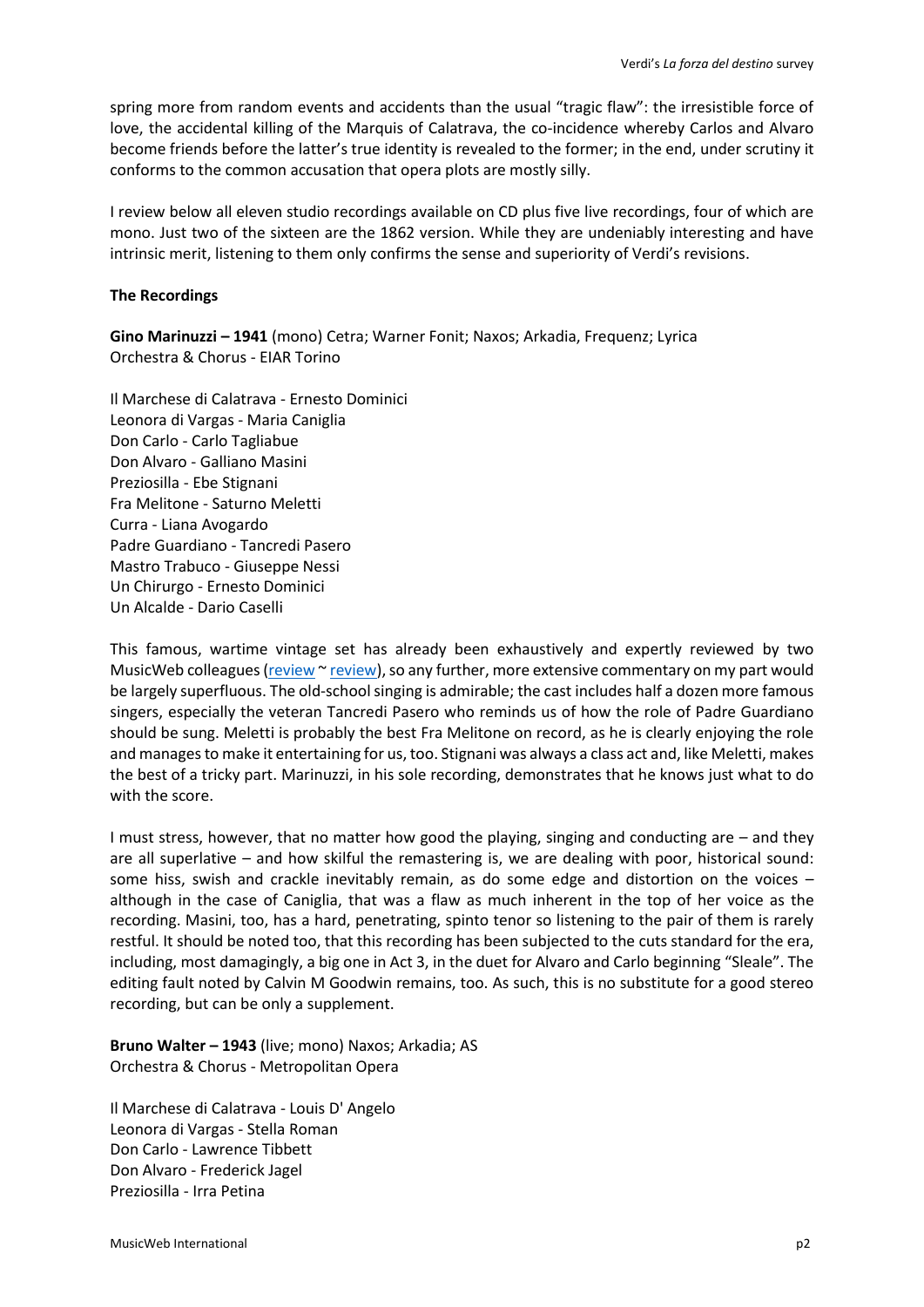Fra Melitone - Salvatore Baccaloni Curra - Thelma Votipka Padre Guardiano - Ezio Pinza Mastro Trabuco - Alessio De Paolis Un Chirurgo - John Gurney Un Alcalde - Lorenzo Alvary

Obviously a live, mono recording from as early as 1943 with *strette* shortened, the usual cuts in Carlo's arias and his second duet with Alvaro missing, is never going to be a first choice, but its value as a supplement is enhanced by the rarity of Walter's highly personal manner of conducting Verdi and an interesting cast. Walter is hard, driven and precise and he practises application of dynamic extremes, making for some exciting playing – that is evident right from the coruscating overture. I certainly didn't associate Walter with this kind of whipping up of tension but by golly, he can do it; the pace is electric.

The two leads are, let us say, adequate; nothing special. I am not keen on Roman's piping "little girl" upper register with its trilling vibrato but she has a good lower register, too, so there is some balance to her soprano and although her timbre is peculiar, she has volume. Frederick Jagel, too, has an odd, occluded tone and he sings at a steady, blaring mezzo-forte without imagination, mostly maintaining a poetry-free zone, but like Roman he has amplitude and staying power. Irra Petina as Preziosilla is a bit lightweight but agile and audible in ensemble. The best singer here is Ezio Pinza, whose dark, purring bass is a joy, and anything with the glorious Tibbett is valuable, even if he is slightly past his best and not entirely recognisable as the singer of yore; the gleam has worn off his baritone so the sound is a little dull compared to that of his heyday but the tone is till rich and rounded. His top notes are secure but carefully approached. Baccaloni matches Meletti for Marinuzzi two years earlier with another genuinely entertaining and impressively vocalised Fra Melitone.

Even well remastered, the sound is a bit trying, being boxy and constantly afflicted by swish and crackle but historical buffs won't care. I admit to including this as a curiosity demonstrating Walter's unexpected affinity with Verdi and for its three, stellar lower voices.

**Dimitri Mitropoulos – 1953** (live; mono) Urania; Archipel Orchestra & Chorus - Teatro Comunale di Firenze

Il Marchese di Calatrava - Silvio Maionica Leonora di Vargas - Renata Tebaldi Don Carlo - Aldo Protti Don Alvaro - Mario Del Monaco Preziosilla - Fedora Barbieri Fra Melitone - Renato Capecchi Curra - Angela Vercelli Padre Guardiano - Cesare Siepi Mastro Trabuco - Piero De Palma Un Chirurgo - Walter Finessi Un Alcalde - Giorgio Giorgetti

The main drawback to this recording is its sound quality, but the Urania issue, engineered from a newly discovered tape has resulted in a considerable improvement. Regrettably, it is still poor, cavernous mono, but the best remastering you will find and as such I replaced my old "Foyer" label set - while making sure that I retained the Italian libretto as this has only cues in the booklet - and, rather puzzlingly, also reproduces on the back the original cover of the Decca issue of the complete studio recording two years later with mostly the same cast but with the considerable advantage of Bastianini as Don Carlo.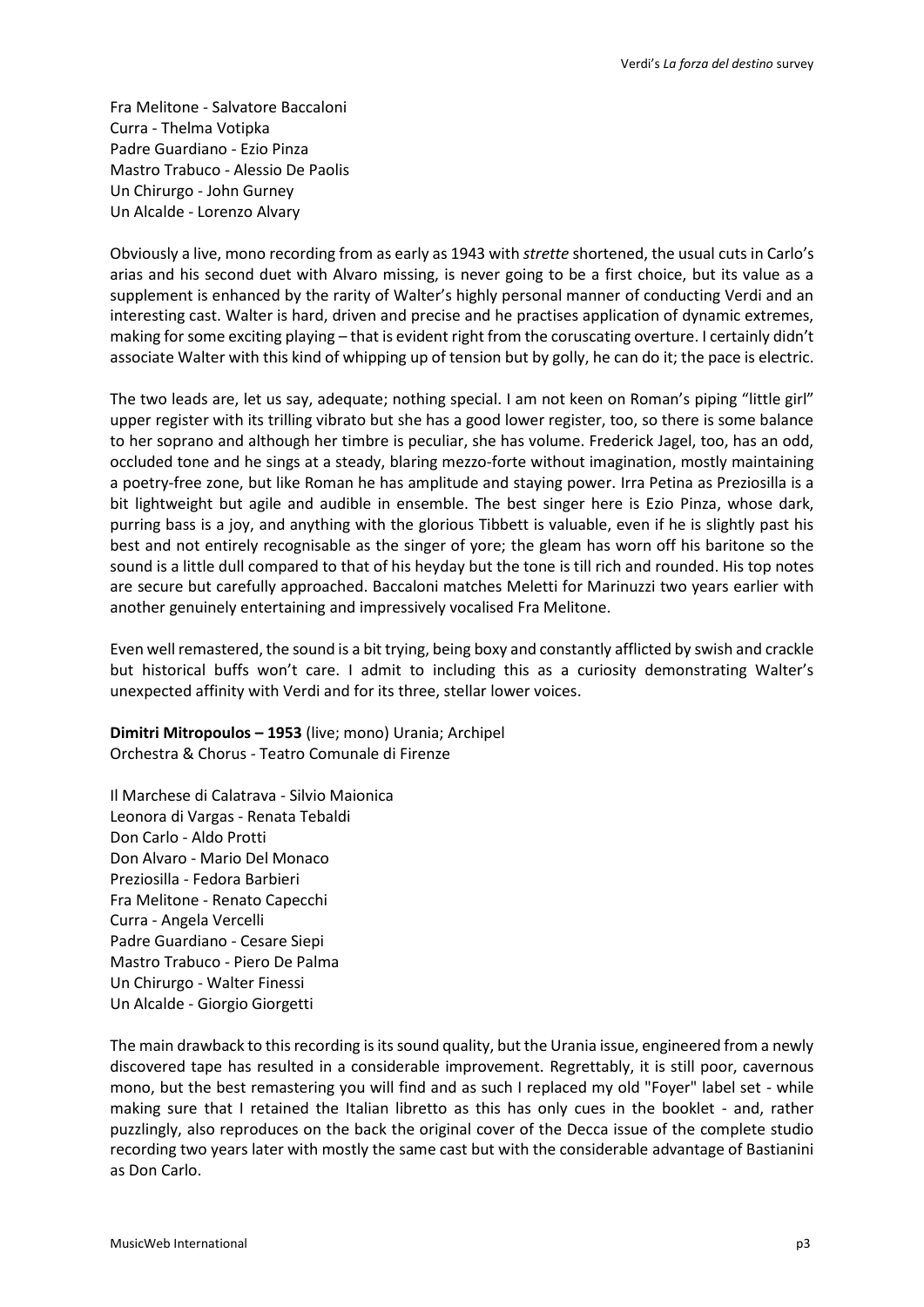Not that Protti is that bad – he is just rather stolid and we'd be glad to hear him today. Otherwise this live recording, fuzzy, muddy sound and all, scores over the studio recording by virtue of its sheer, visceral excitement - and the new remastering has removed most of the hiss without deadening the detail. The audience frequently moo their appreciation like demented cattle, especially upon the absolutely phenomenal delivery of "O tu che in seno agli angeli" by Del Monaco, which remains the single most stirring piece of tenor singing I know. Tebaldi is in sovereign voice and very involved in her character, avoiding the slightly generalised or even marmoreal quality which sometimes marred her singing and free of the edge on top notes which crept in as the years went by. Here in 1953 we hear the true "voce d'angelo" that Toscanini prized. Mitropoulos galvanises his sterling cast and makes a really dramatic theatrical experience out of this rambling opera. The volume and amplitude of the voices we hear could not be faked by recording; you can hear the space around them and the magnitude of their impact on the audience's ears. Björling said singing with Tebaldi was "like singing with two sopranos" but here she meets her match in Del Monaco. Nor do they yell; they simply sing out in a manner almost lost today.

In addition to those two incomparable singers, we hear the finest Padre Guardiano of his era, Cesare Siepi and a stirring, typically stentorian and unwieldy Preziosilla from Barbieri.

Unfortunately, the important scene, "Sleale! Il segreto fu dunque violato" is cut. Again, mainly for reason of the bad sound, I cannot recommend this a first choice, but lovers of great singing will want it – no, *should* have it.

**Tullio Serafin – 1954** EMI; Naxos; Membran, Pristine (Ambient Stereo) Orchestra & Chorus - Teatro alla Scala

Il Marchese di Calatrava - Plinio Clabassi Leonora di Vargas - Maria Callas Don Carlo - Carlo Tagliabue Don Alvaro - Richard Tucker Preziosilla - Elena Nicolai Fra Melitone - Renato Capecchi Curra - Rina Cavallari Padre Guardiano - Nicola Rossi-Lemeni Mastro Trabuco - Gino Del Signore Un Chirurgo - Dario Caselli Un Alcalde - Dario Caselli

(The following is adapted from my own review of the Pristine issue)

Philip Borg-Wheeler [reviewed](http://www.musicweb-international.com/classrev/2008/Nov08/Verdi_Forza_Callas_811132224.htm) the Naxos issue of this back in 2008. He rightly identified the main strengths of the recording as Serafin's authoritative direction and Callas' incomparable Leonora; the conducting is typically well-judged, both pacy and intense by turns, as this gloomily beautiful music demands, and no-one embraces the drama, inflects the text and caresses those glorious melodies as affectingly as Callas - although Price in 1964 and Tebaldi in the (pretty raw!) live Mitropoulos recording above run her close. The infamous "flap" in Callas' voice is only occasionally very slightly in evidence and she more than compensates with heart-wrenching portamenti and thrilling excursions into her lower register, her dark tones matching the foreboding of the music. She enthrals the listener from her very first aria; her emotional involvement is absolute.

He is less enthused by Tucker, whereas I am more of a fan and do not agree that his tone lacks bloom. Tucker is occasionally guilty of his besetting fault of being too lachrymose, but the top rings out magnificently; he could, however, have been more nuanced in his use of dynamic variety as he tends to sing out uniformly loudly. The rest of the cast, with the exception of Capecchi's firm, characterful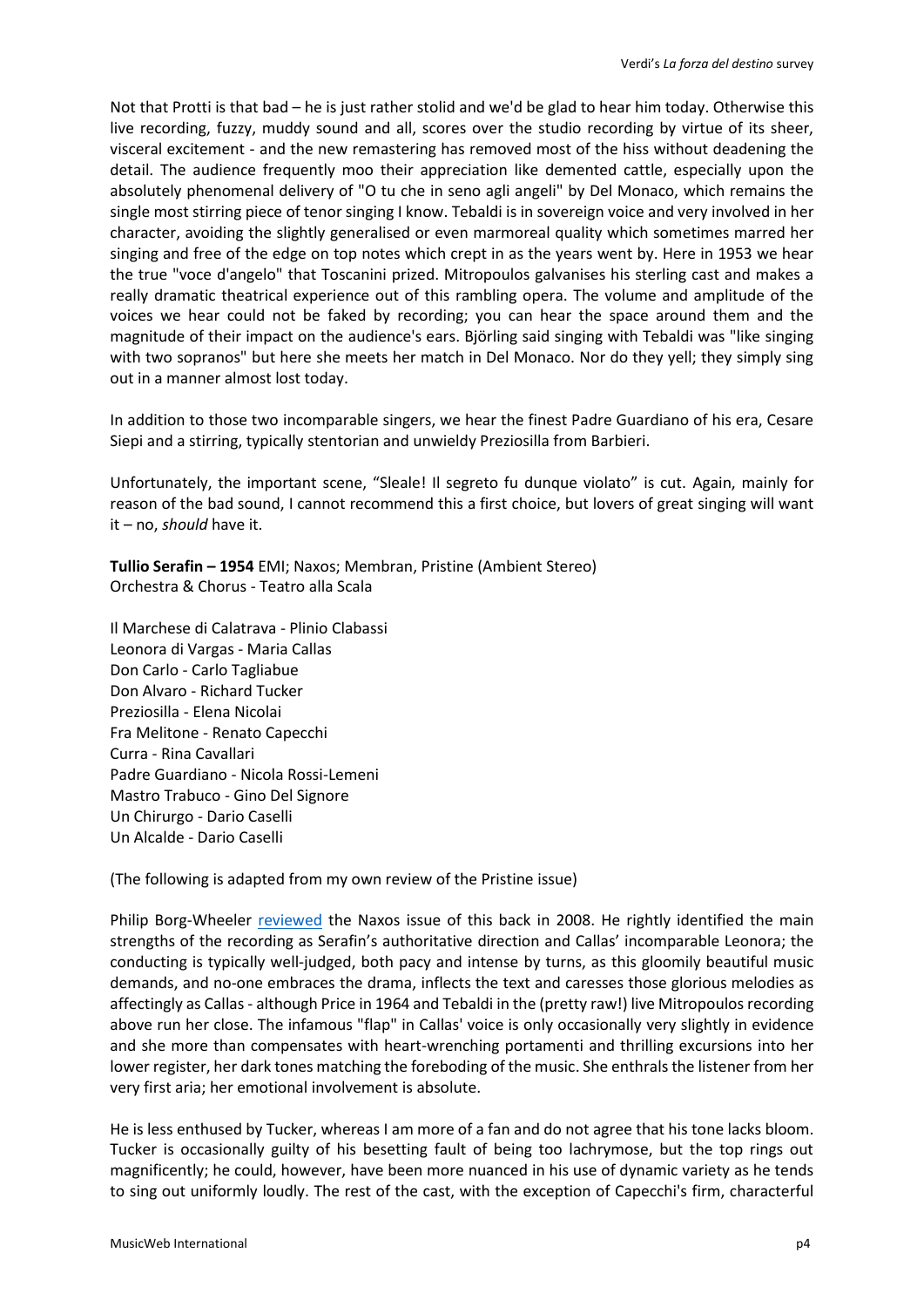Melitone, is not up to their standard, though Nicolai is acceptable in the essentially irritating role of Preziosilla, with her silly tub-thumping music. Tagliabue is clearly past his best, being rather lacklustre and dry-toned, but he does not disgrace himself, despite some rather nasal, laboured sounds, and he improves as the opera progresses. My one real bugbear is Rossi-Lemeni; I have never understood why he was so esteemed. The voice is woolly, unsteady, lacking centre and without the true bass gravitas the role of Padre Guardiano requires - although at least he certainly sounds old…

Unfortunately, although it is not as badly redacted as some earlier recordings and some scenes, such as the soup kitchen scene in Act 4, have even been restored, there are still cuts in some arias and a whole scene between Padre Guardiano and Melitone in Act 4 is missing - not that I much mind about that. The sound is clear, clean and brilliant; EMI first remastered it in 1978 as "stereo" and the1987 digital remastering for CD is labelled as such, which surprises me given its early recording date and Walter Legge's resistance to that mode. That remaster still sounds to me more like "expanded" mono or very narrow stereo – if that makes any sense - but, in any case, it remains very listenable.

However, it has now reappeared in a new remastering into Ambient Stereo by Pristine and the results are very welcome and apparent – a huge improvement. Sound engineer Andrew Rose has corrected pitches and refreshed the sound such that it now has much more body and spaciousness; the hiss and edginess have gone and everything now sounds much more present, so that new remastering is the one to buy if you want this. Tucker's Alvaro I can hear on the Schippers set but I certainly still want this recording for Callas and Serafin. Nonetheless, as much as I enjoy their contributions, I must advise that in many other respects this recording is superseded by others which enjoy better casting across the board.

#### **Francesco Molinari-Pradelli – 1955** Decca Orchestra & Chorus - Santa Cecilia

Il Marchese di Calatrava - Silvio Maionica Leonora di Vargas - Renata Tebaldi Don Carlo - Ettore Bastianini Don Alvaro - Mario Del Monaco Preziosilla - Giulietta Simionato Fra Melitone - Fernando Corena Curra - Gabriella Carturan Padre Guardiano - Cesare Siepi Mastro Trabuco - Piero De Palma Un Chirurgo - Eraldo Coda Un Alcalde - Ezio Giordano

This is one of three great recordings of *Forza* featuring Tebaldi. To hear her at her youthful best, you need to go to the legendary 1953 live set, thrillingly conducted by Mitropoulos but the sound there isn't great and she is certainly in fresher voice here in 1955 than in 1958; indeed she is sovereign, as you may hear from her first aria, deploying pearly portamenti and floating soft, high notes. Del Monaco also is stunning in that live performance but he is almost as good here, even if, for sheer glamour, Corelli just tops him in the 1958 Hardy recording with the same conductor (also available on black & white DVD). Del Monaco sounds just slightly reined in by studio recording, being without the spur of the atmosphere of a live performance with an audience – some listeners of more delicate sensibilities might welcome that extra restraint and he produces some lovely piano singing in his big Act 3 aria as well as the money notes. Nonetheless, I cannot believe how snooty some critics (especially some of my compatriot British ones who rave about weedy, effete tenors like those of Pears, Bostridge and their like) are about Del Monaco in this, probably his best role after Otello; to me he is tremendous.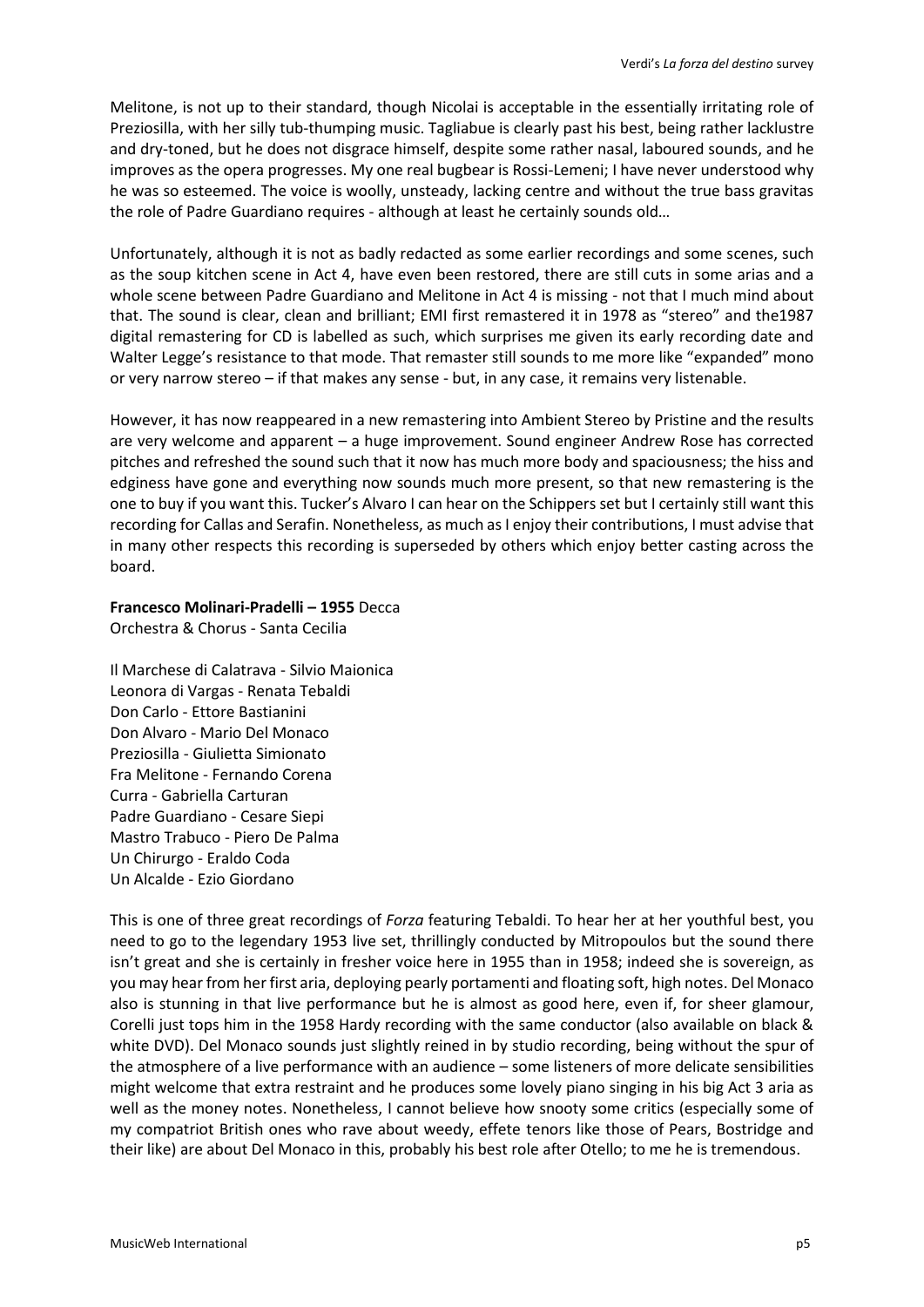Another huge bonus is Bastianini's Carlo. Compared with his burnished, nut-brown tones, Aldo Protti in 1953 was merely adequate; Bastianini is vocally riveting and his duets with Del Monaco are the highlights they should be, reminiscent of the famous recordings by Caruso with Scotti, De Luca and Amato. Finally, the sound in both the 1953 and 1958 recordings is rough mono, whereas this studio recording is in excellent Decca stereo sound which has hardly dated at all.

Molinari-Pradelli's conducting is nothing special but the presence of Simionato and Siepi guarantees singing of real class. The score is given virtually complete, one tiny cut notwithstanding.

**Antonino Votto – 1957** (live; mono) Melodram; Frequenz; Myto; Phoenix; Living Stage; Urania Orchestra & Chorus - Teatro alla Scala

Il Marchese di Calatrava - Franco Calabrese Leonora di Vargas - Leyla Gencer Don Carlo - Aldo Protti Don Alvaro - Giuseppe di Stefano Preziosilla - Gabriella Carturan Fra Melitone - Enrico Campi Curra - Stefania Malagù Padre Guardiano - Cesare Siepi Mastro Trabuco - Franco Ricciardi Un Chirurgo - Franco Piva Un Alcalde - Alfredo Giacomotti

I have included this at the prompting of "a learned friend" for several good reasons. First, because he was right; this is special: it features Turkish diva Leyla Gencer – who made hardly any commercial recordings – in best form and Giuseppe Di Stefano singing infinitely better than in his very disappointing studio recording made the following year. A second, pleasant surprise is the combination of vehemence and poetry in Votto's conducting. He could be staid and routine but here he is inspired; even the overture gets a prolonged ovation. He shapes the music poetically but generates excitement when necessary, too. Finally, the mono sound is very good for its provenance and era; little distortion and good definition, although voices are sometimes rather distant compared to the orchestra.

Gencer is wonderful: powerful, impassioned, floating top notes deliciously; the mystery of her continued and sustained neglect by the recording companies intensifies every time I listen to her live recordings. Her crescendo from ppp to fortissimo on the top B flat of "Ahimè!" in her opening aria, or her *messa di voce* on the opening sustained F of "Pace" in her final aria, or the soft B flat at its conclusion, are all enough to make the committed operaphile go weak at the knees. She has the occasional, passing intonation mishap but the beauty and commitment of her singing silence criticism. Her Act 2 duets with Padre Guardiano are highlights and they earn deserved, prolonged applause.

Di Stefano is much bigger and resonant of voice than elsewhere, even though the role of Alvaro remains a stretch for him. He makes a splendid job of his big moment at the start of Act 3 and unless you listened to Del Monaco in 1953 straight after him you would think it could hardly be done better. The audience vociferously and prolongedly (word?) agrees. Inspired by the approbation, Di Stefano sustains that level of inspiration through his magnificent duet, "Solenne in quest'ora", with Protti (taken at a daringly slow but highly effective speed by Votto) to the very end.

The supporting cast is a mixed bag; Siepi is as usual superb as Padre Guardiano, and an enthusiastic, rich-voiced Campi makes a better than average Melitone. Calabrese has a pleasing bass but it is dwarfed by Gencer and Di Stefano in the opening scene. Protti is his usual stolid self, firm of tone and musically accurate without being especially memorable, as per his other recordings here. Franco Ricciardi is an annoying, whining Trabuco but the real weakness is Gabriella Carturan's Preziosilla. She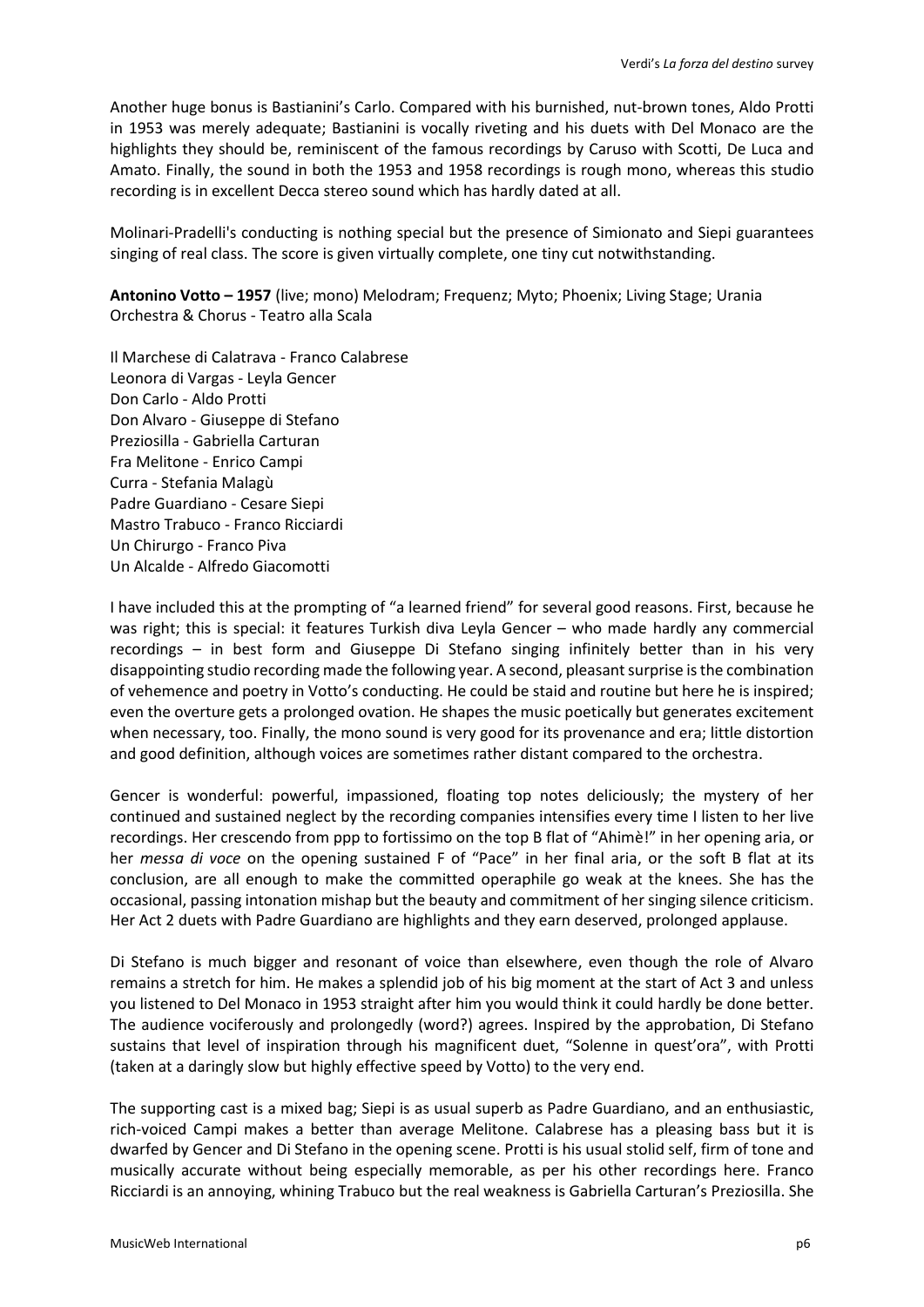is clearly no Verrett, Cossotto or Baltsa and is at times quite unsteady and laboured. This somewhat diminishes the overall attractiveness of the performance which also has the standard cuts but I don't usually listen to *Forza* for Preziosilla and its many strong points make it desirable, especially for Gencer and Pippo devotees.

**Francesco Molinari-Pradelli – 1958** (live; mono) Hardy; Melodram; Bongiovanni Orchestra & Chorus - Teatro di San Carlo di Napoli

Il Marchese di Calatrava - Giorgio Algorta Leonora di Vargas - Renata Tebaldi Don Carlo - Ettore Bastianini Don Alvaro - Franco Corelli Preziosilla - Oralia Domínguez Fra Melitone - Renato Capecchi Curra - Anna Di Stasio Padre Guardiano - Boris Christoff Mastro Trabuco - Mariano Caruso Un Chirurgo - Gianni Bardi Un Alcalde - Giuseppe Forgione

The cast assembled here is without peer, and although some might prefer Siepi to Christoff in the role of Padre Guardiano, both are deeply satisfying. Likewise, the choice between Del Monaco and Corelli is a happy one, but I think it is clearer that a younger Tebaldi is preferable to her showing here. She is a little harsher-toned and more ungainly at times than a few years previously and the high notes don't come as easily as of yore. She sounds least comfortable in her final aria "Pace, pace", but this is still a passionate, committed performance of real stature. This was Corelli's debut in the role of Alvaro; he is in his youthful prime and his admirers will need no convincing, as he is the only tenor to vie with Del Monaco for vocal thrills and his duets with Bastianini are priceless; two great voices at full throttle yet Corelli also shows himself capable of superb diminuendi in "Solenne in quest'ora"(only I wish they wouldn't sing "Addi-hi-hi-o"…).

Artists of the calibre of Oralia Dominguez and Renato Capecchi ensure that the best is made of two potentially trying roles. She is among the most agile and vibrant of mezzos to undertake Preziosilla and he is that rare thing: a character baritone with a thoroughly well-schooled, resonant voice – after all, he was also a notable Rigoletto. Molinari-Pradelli is really indulgent with his singers in their more soulful moments and risks milking it.

Fans of Corelli will want this as a souvenir of his singing of Alvaro at his very finest. However, you must be aware of two things: first, that the sound is good enough for a live mono recording of its era but the prompter, coughing and enthusiastic audience intrusion (often shushed) are very audible and occasionally proceedings are rather recessed; this is hardly comparable to a stereo studio version. Secondly, the common stage cut of about ten minutes is made in Act 3 (just after "Urna fatale") of the duet beginning "Ne gustare m'e dato", leading to "Sleale! Il segreto fu dunque violato" and culminating in the sword fight between Alvaro and Carlo (so wonderfully recorded by Caruso and De Luca) - so it's not a complete version, unlike the studio sets, which, in combination with its mono sound, makes it recommendable more as a supplement rather than a main choice.

# **Fernando Previtali – 1958** Decca

Orchestra & Chorus - Santa Cecilia

Il Marchese di Calatrava - Paolo Washington Leonora di Vargas - Zinka Milanov Don Carlo - Leonard Warren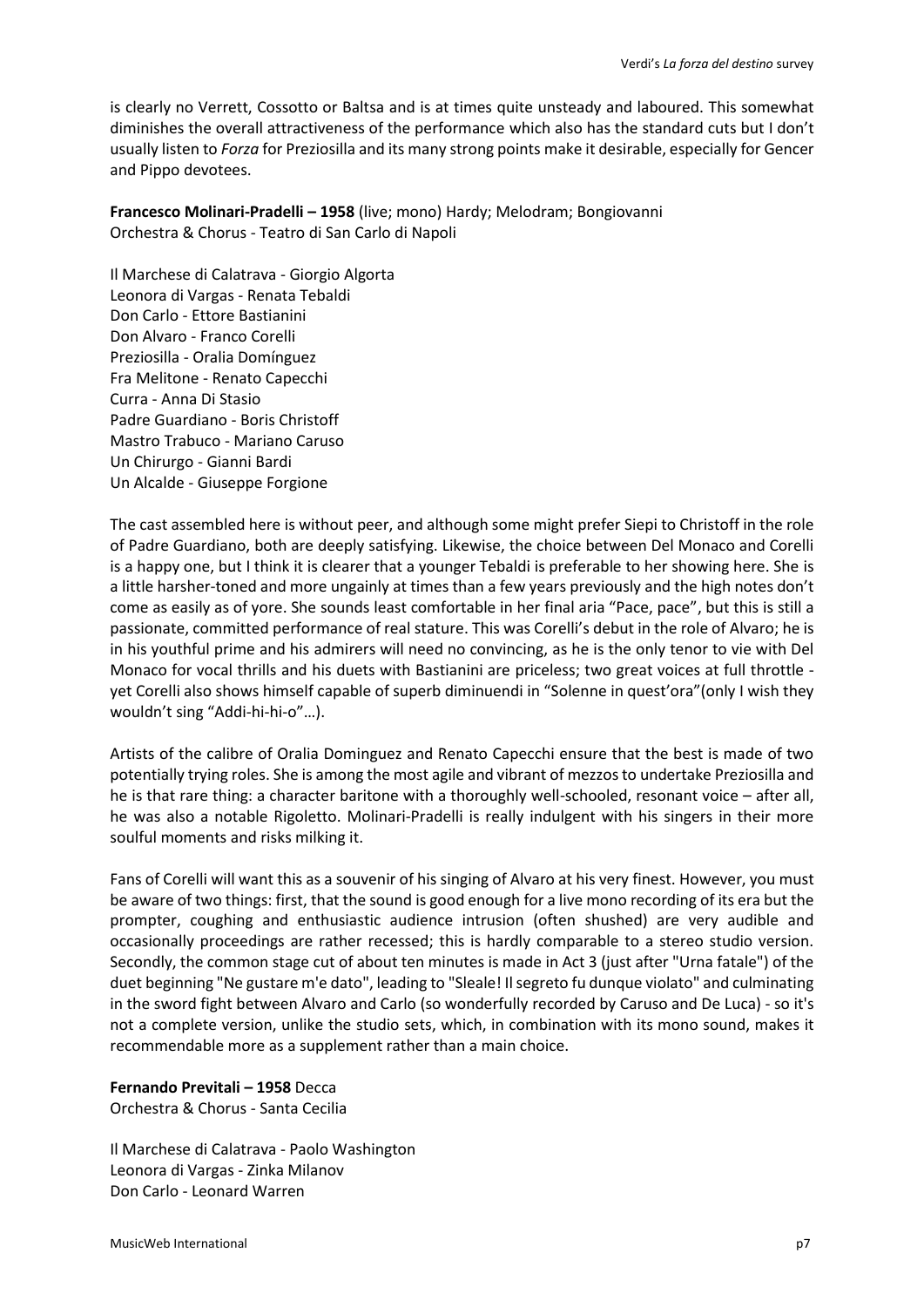Don Alvaro - Giuseppe di Stefano Preziosilla - Rosalind Elias Fra Melitone - Dino Mantovani Curra - Luisa Gioia Padre Guardiano - Giorgio Tozzi Mastro Trabuco - Angelo Mercuriali Un Chirurgo - Sergio Liviabella Un Alcalde - Virgilio Carbonari

The prospect of Zinka Milanov as late as 1958 has always deterred me from sampling this, as I do not much enjoy anything she recorded in the 50's, by which time, although she wasn't in the least old, having been born in 1906, her voice had become edgy and she was given to sliding, scooping and swooping. However, her justly earned reputation as a great singer meant that she was given the opportunity to record beyond the point at which her voice took well to the microphone; her bumpy recording of Aida with Björling is a case in point (although to be fair others do not seem to share my dislike of her in that recording). It is especially surprising that Decca recorded a second *Forza* only three years after the one with Del Monaco and Tebaldi, but Giuseppe Di Stefano was vying with him and Corelli for the reputation of "World's Greatest Tenor" and it was the beginning of the lucrative classical recording heyday which has left us with such an *embarrass de richesses*.

The cast assembled around them is equally impressive: Tozzi repeats his smooth, sonorous Padre Guardiano, reigning American baritone Leonard Warren – who was to die only two years later on-stage singing this same role – is a striking Carlo and rising star Rosalind Elias – who died aged 91 earlier this month as I write,– was recruited for Preziosilla, just as RCA employed the young Shirley Verrett for their recording a few years later – only they had the advantage of an equally young Leontyne Price as lead soprano. Previtali was an experienced, often really energised conductor at the head of a proper Italian orchestra but he doesn't sound very involved here.

So was it worth Decca going into competition with themselves – and the EMI Callas recording, of course, from four years earlier? In a word, no, because whatever its merits, it is scuppered by Milanov. She is simply dire.

The first voice we hear is bass Paolo Washington, who has a rather, woolly, soft-grained bass which sits oddly with Milanov's glottal, matronly timbre; honestly, she sounds like someone's granny – and even her lower register is gluey and throttled. Her dramatic instincts are intact but much of her voice has gone; she squawks and slides through her first aria in a manner to make me abandon any resolve to see the opera through. Even by this stage of his career, Di Stefano had been pushing his fundamentally lyric tenor into dramatic spinto roles too enthusiastically, and he sounds taxed and vexed by the role of Alvaro, with grainy, windy tone and nothing the amplitude of voice displayed by Del Monaco, Corelli and Tucker. Whatever their merits, Elias and Warren were wasted in this doomed enterprise and reacquaintance with this set quickly reminded me why I had never previously gravitated towards it.

There is a Sony/RCA highlights disc of excerpts from the opera with Milanov, Warren and Jan Peerce recorded in the early 50's which exhibits some of her same flaws but better demonstrates her virtues and how she could truly inhabit a role when she had enough control to make her voice do her bidding.

**Thomas Schippers – 1964** RCA Orchestra & Chorus - RCA Italiana

Il Marchese di Calatrava - Giovanni Foiani Leonora di Vargas - Leontyne Price Don Carlo - Robert Merrill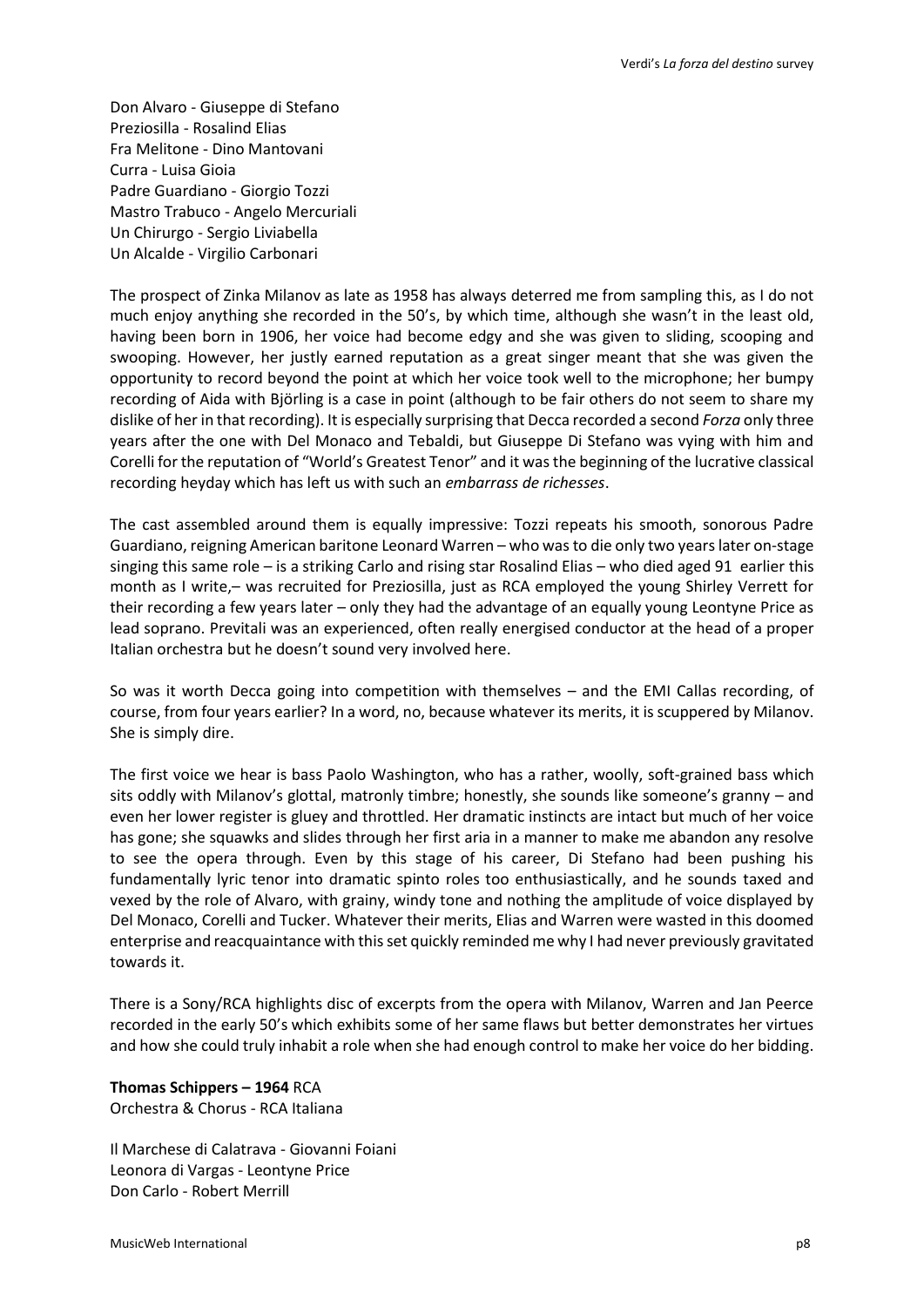Don Alvaro - Richard Tucker Preziosilla - Shirley Verrett Fra Melitone - Ezio Flagello Curra - Corinna Vozza Padre Guardiano - Giorgio Tozzi Mastro Trabuco - Piero De Palma Un Chirurgo - Mario Rinaudo Un Alcalde - Rolf Bottcher

This is as good a cast as could be assembled at the time, unless you do not enjoy Richard Tucker's tenor; I do, and he deliver a virile performance very similar to that of a decade earlier with Callas but is in fact subtler here. The main problem is that he hardly sounds young. Price is definitely preferable here to her re-recording of Leonora for Levine twelve years later, by which time a hollowness had crept into her voice; here there is just an attractive wisp of huskiness in its centre and top notes shine. In addition, she sounds deeply involved. A young Shirley Verrett is probably the best Preziosilla on record, displaying the huge range and flexibility of her voice impressively and consistently phrasing so musically.

The lovers are surrounded by singers of the first rank, not least one of the clutch of America's great baritones of this era, Robert Merrill. He and Bastianini are the most impressive singers of the role of Carlo; he sang often with Tucker and together they put on a fine show. Their final confrontation is electric, with Tucker first exhibiting great pathos before being provoked into fury and Merrill resolutely resistant, his big, bronze voice booming out implacably.

Three top-quality basses in Tozzi, Flagello and Foiani complete a very satisfying cast; all three excel. I hear no immaturity in Schippers' conducting; his manner reminds me very much of that of the young Levine in the combination of attack, momentum and the requisite tenderness when necessary; you hear that contrast straight away in the manner that he introduces the three hammer-blows of fate in the overture before caressing that famous *Jean de Florette* melody. He would surely have gone on to have a greater career had he not died so young.

I you like Tucker, this is indubitably a front-runner, especially as RCA's stereo sound is impeccable: rich, clear and beautifully balanced.

# **Lamberto Gardelli – 1969** EMI

Royal Philharmonic Orchestra; Ambrosian Opera Chorus

Il Marchese di Calatrava - Antonio Zerbini Leonora di Vargas - Martina Arroyo Don Carlo - Piero Cappuccilli Don Alvaro - Carlo Bergonzi Preziosilla - Biancamaria Casoni Fra Melitone - Geraint Evans Curra - Mila Cova Padre Guardiano - Ruggero Raimondi Mastro Trabuco - Florindo Andreolli Un Chirurgo - Derek Hammond-Stroud Un Alcalde - Virgilio Carbonari

Many critics cite this recording as their favourite of this great, sprawling opera and I can see why, although I do not quite agree that it is the best. However, while one might debate the merits of all the principal singers in comparison with other stars who assayed these roles, one stands head and shoulders above the rest: Martina Arroyo. Hers is a huge, flexible, vibrant and beautiful voice and as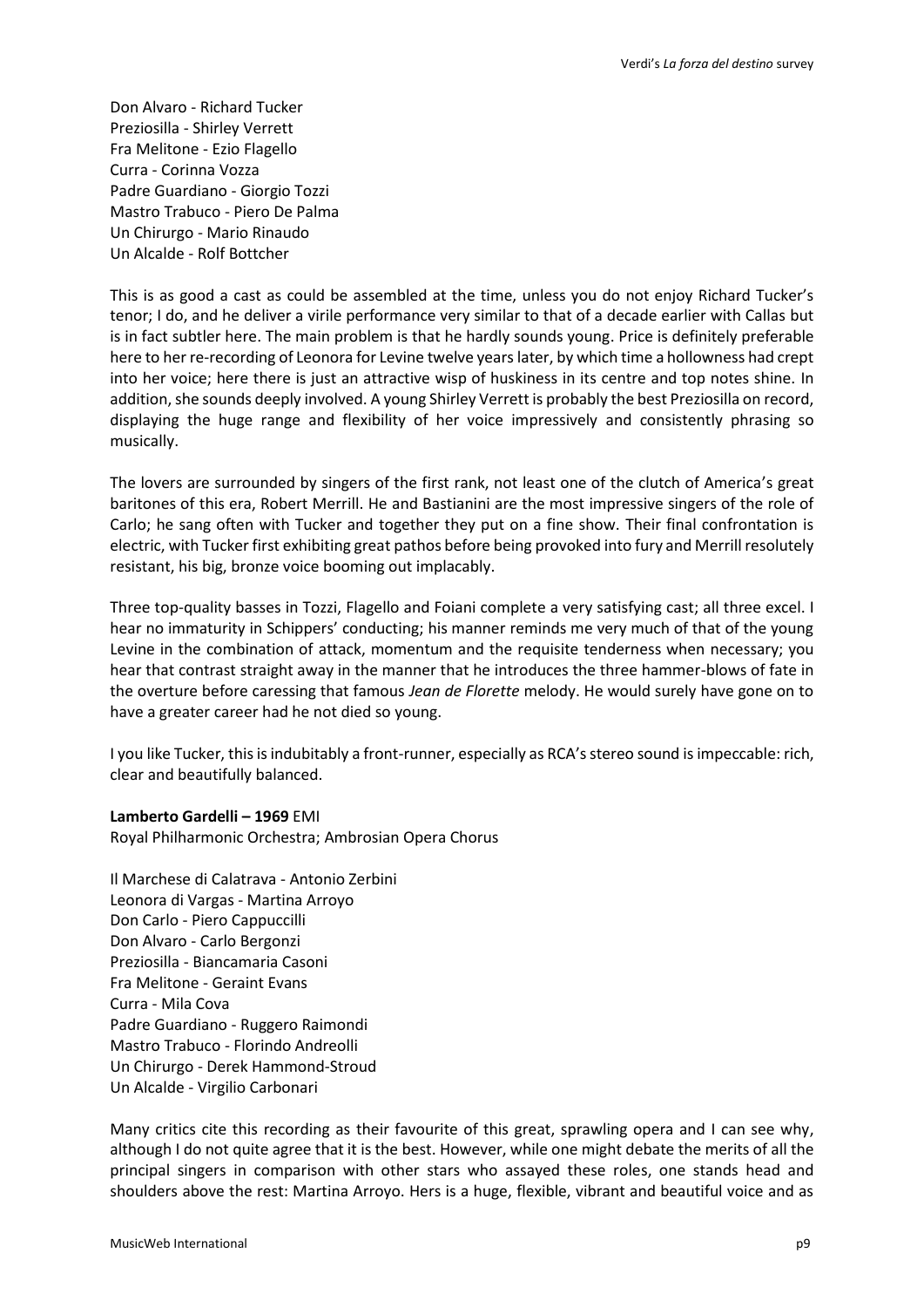she never recorded as much as she might, this Leonora, made at the height of her powers (and at around the same time as her superb Verdi Requiem with Bernstein conducting) is precious; she soars above the excellent orchestra and really brings Leonora alive - though not perhaps, with the same fire and tears as Leontyne Price in her earlier recording with Schippers. For me, the other best feature of this set is the conducting of the under-rated Gardelli of the excellent RPO. He employs finely judged rubato, flexibility of tempi, allows his singers to breathe and secures vivid, expressive playing from a star orchestra.

I am less enthusiastic about the other singers, fine though they are. In almost every case, another singer does better elsewhere. Raimondi hasn't got the low notes, is lugubrious rather than grave and sonorous as Siepi, Tozzi and Christoff are, and he can't touch the best Padre Guardiano of all in the old Marinuzzi set: Tancredi Pasero. Casoni is ordinary, though competent, whereas Verrett is thrilling in the essentially irritating role of Preziosilla for Schippers. Cappuccilli exhibits his usual superb breath control and long line but lacks the heft and richness of Merrill or, perhaps even finer, Bastianini in both the live Naples set and his studio recording. Elegant and impassioned though Bergonzi is, he cannot match the heroic tone of either Corelli or Del Monaco; you simply require a bigger voice to do justice to Alvaro's anguished utterances and I find him rather careful, especially in his big aria.

So this recording does not shake my allegiance to the Schippers or the live and studio Molinari-Pradelli sets (both of which have dream casts) but it's still a very fine version and few purchasers will be disappointed with it, unless, like me, you require something more than "just" the perfection of Arroyo's assumption - after all, this is very much an ensemble opera, dependent on its succession of wonderful duets, not a star-vehicle for one soprano.

**Carol Litvin – 1970** Carlton; World of the Opera; MCPS; Vox Box Orchestra & Chorus of Romanian Radio-Television

Il Marchese di Calatrava - Mihai Panghe Leonora di Vargas - Maria Slatinaru Don Carlo - Nicolae Herlea Don Alvaro - Ludovic Spiess Preziosilla - Zenaida Pally Fra Melitone - Constantin Gabor Curra - Mihaela Marcieanu Padre Guardiano - Nicolae Florei Mastro Trabuco - Ion Stoian

Given that this set is available very cheaply indeed, it's worth buying even if you are merely curious. It's worth it for the glorious baritone of Nicolae Herlea alone but it is also as an engaging performance of the opera as a whole, presenting the Romanian State Opera as a company with strength in depth at the time of the recording of this studio broadcast in 1970. The sound is excellent ADD. Neither the orchestra nor the conducting is of the finest quality, Litvin being really rather leisurely and deliberate, but he is clearly in sympathy with the music and the drama doesn't drag. The chorus is lusty and the soloists often outstanding - and I am not just talking about Herlea, who must surely have possessed one of the most beautiful post-war baritones. Ludovic Spiess had a hefty, slightly strenuous spinto tenor and despite a tendency to gulp was good enough to attract Karajan's attention to sing at Salzburg, serve as principal tenor in Zurich and enjoy an international career in the major opera houses. He sings an impassioned, stentorian Alvaro but is not without subtlety. His fifteen-year international career was cut short by damage to his vocal cords. Soprano Maria Nistor-Slatinaru had a major voice very reminiscent of that of Sylvia Sass; she had a smoky timbre, evenness throughout her range and could sustain a considerable breadth of phrase even though the voice spreads on top notes. The rest of the cast is excellent, including two first rate basses and a characterful baritone as Melitone; the only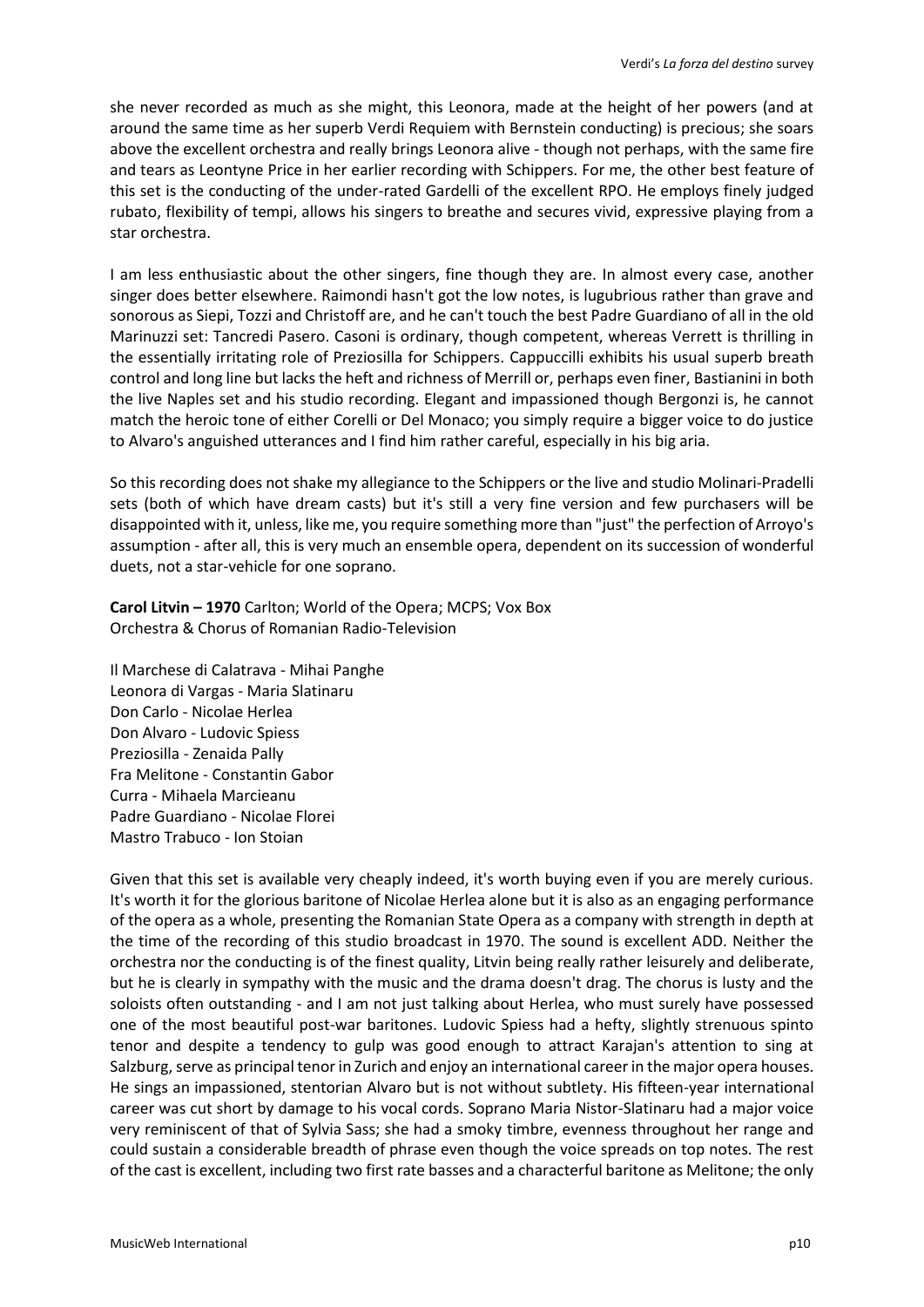dubious singing comes from a rather laboured, matronly Preziosilla - a role I never much enjoy in any case.

I have many versions of this epic opera and while this is not a first choice, I will still find room for it on my shelves, as it is a good ensemble recording featuring some major voices headed by Herlea.

### **James Levine – 1976** RCA/BMG

London Symphony Orchestra; John Alldis Choir

Il Marchese di Calatrava - Kurt Moll Leonora di Vargas - Leontyne Price Don Carlo - Sherrill Milnes Don Alvaro - Plácido Domingo Preziosilla - Fiorenza Cossotto Fra Melitone - Gabriel Bacquier Curra - Gillian Knight Padre Guardiano - Bonaldo Giaiotti Mastro Trabuco - Michel Sénéchal Un Chirurgo - William Elvin Un Alcalde - Malcolm King

Levine's recent disgrace and the details of his alleged behaviour in past years make it hard to gauge his achievements objectively but there is no gainsaying that he is responsible for directing some of my favourite operatic recordings. His usual of sweep, thrust and rhythmic precision and sensibility are much in evidence the John Alldis chorus is as fine as ever and the LSO are in terrific form.

So far, so good, but…despite its starry line-up, the main issue here is that because of ongoing deficiencies in her technique, Price's voice had by this time become permanently hoarse and hollow in its centre, with a shrill, squawking top – absolutely terrible in the Act 2 , Scene 1 Preghiera, for example (you don't believe me? Listen again) and something of a hole in her tone, especially in comparison with her earlier recording twelve years previously. I have known lovers of this opera wish to concoct a hybrid by replacing Price's arias here with those from 1964. In a way, for me this set mirrors Milanov's, insofar as despite the presence of several excellent co-singers, the lead soprano is a liability. Domingo is in fresh, sappy voice and honeyed in the love music, even if he lacks true spinto heft, which results in his occasionally being overwhelmed by the LSO. Milnes is in best form, resonant, resolute and lyrical by turns, sounding very like Warren, Bacquier is predictably characterful as Melitone despite some dry tone, the beautiful basses of Kurt Moll and Giaiotti are always a welcome bonus and Cossotto is her usual formidable self, but none of that matters if the Leonora is inadequate.

**John Matheson – 1981** (live concert performance; stereo) Opera Rara. **N.B. Original 1862 version** BBC Concert Orchestra; BBC Singers

Il Marchese di Calatrava - Roderick Kennedy Leonora di Vargas - Martina Arroyo Don Carlo - Peter Glossop Don Alvaro - Kenneth Collins Preziosilla - Janet Coster Fra Melitone - Derek Hammond-Stroud Curra - Alison Truefitt Padre Guardiano - Don Garrard Mastro Trabuco - Kenneth Bowen Un Chirurgo - David Fieldsend Un Alcalde - Philip O'Reilly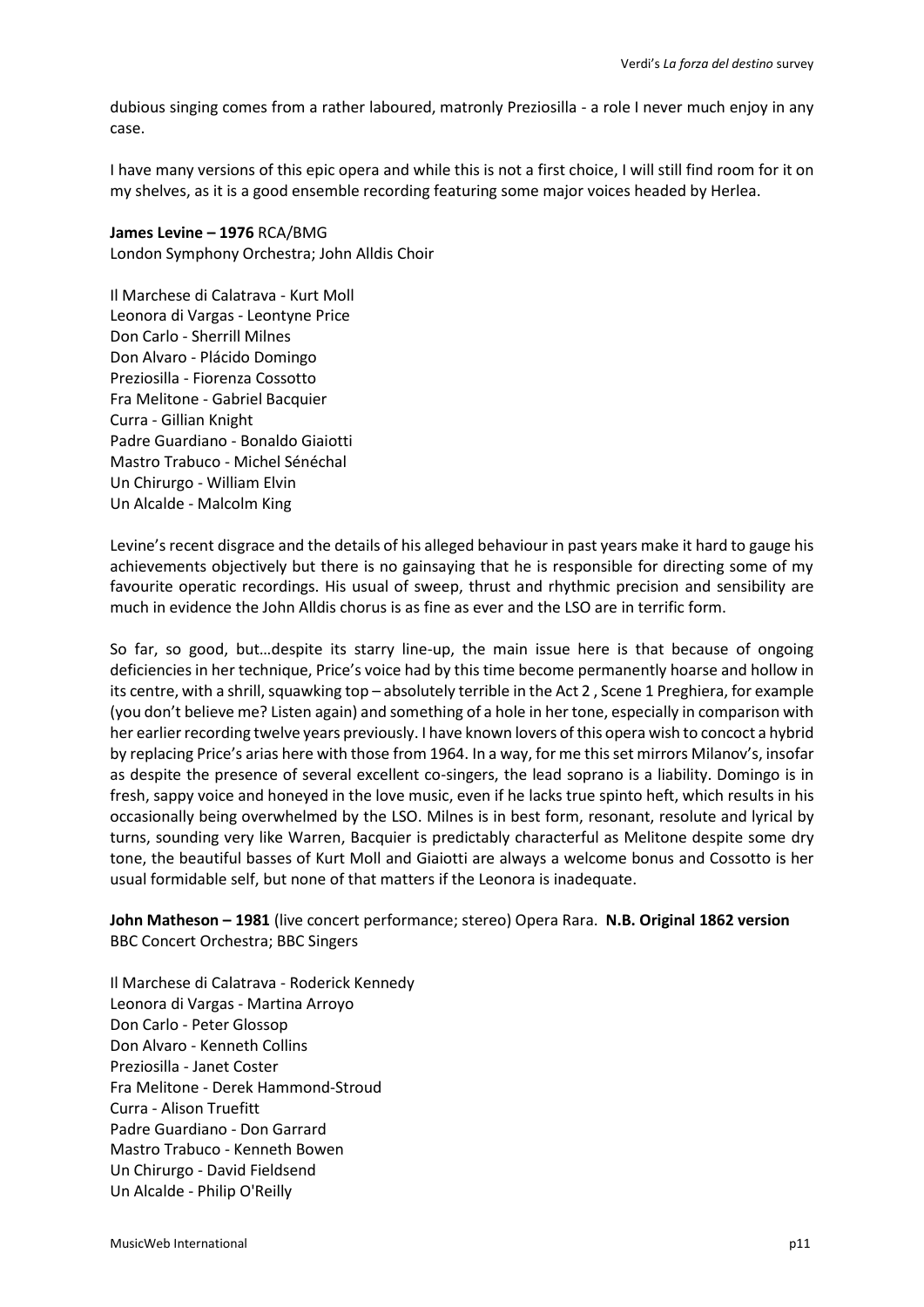Bob Farr comprehensively [reviewed](http://www.musicweb-international.com/classrev/2005/June05/Verdi_forza_ORCV304.htm) this fifteen years ago. It's never a prime choice, for reasons of both the edition and the performance, but it's worth hearing.

Anyone unfamiliar with Verdi's first thoughts is in for a shock; there are major differences in both the music and the dramaturgy - and the consensus is that virtually all of Verdi's revisions were improvements. The biggest difference lies in the conclusion: the recognition scene between Alvaro and Leonora is extended compared with the final version and there is no concluding trio or consolatory benediction from Padre Guardiano. Alvaro no longer utters the words, 'A quell'accento più non poss'io resistere' ('At the sound of that voice, I can resist no longer') but instead, overcome with remorse and despair at having been indirectly responsible for wiping out the entire Calatrava nuclear family, leaps to his death into a ravine. It's more dramatic, perhaps melodramatic.

At the other end of the opera, the famous overture begins recognisably but is truncated into being just a short Prelude. In between, the main changes occur in Act 3, where the duets between Alvaro and Carlos are separated by the camp scene and the tenor is given an additional, taxing aria to conclude the act.

The first voices we hear fall very gratefully on the ear: Roderick Kennedy's neat, grave, sonorous bass, Alison Truefitt's pleasing Curra, then Arroyo's ample, voluptuous spinto soprano, with its generous but not intrusive vibrato and round, bell-like tone. Whenever she opens her mouth, you immediately become aware of the sheer size of the sound she makes in comparison with her co-singers. Glossop has a similarly prominent vibrato and a distinctive nasal edge to his baritone. I quite like his assertive, admittedly rather effortful, singing and his grating tone insinuates that he is an unpleasant character but there is no doubt that his voice has loosened since he recorded Iago for Karajan I wish he didn't make such a meal of the divisions in his "Son Pereda" aria, bouncing all over the place. Kenneth Collins sang some quite heavy roles for the ENO and here he sings beautifully and intelligently. His light, incisive tenor perhaps just occasionally sounds half a size too small for Alvaro but his musical, wellphrased singing gives considerable pleasure and still cuts through - and he rises to provide real spinto heft in his big arias. Janet Coster has no difficulty with Preziosilla's music, having an agile, wellregistered voice of impressive range and power (although she rolls her r's rather too ferociously…) in fact, she is one of those rarer singers who makes Preziosilla's music enjoyable. Don Garrard has a lean, smooth bass similar to Kennedy's; not huge but even and resonant – much more than adequate. Hammond-Stroud extracts what humour he can out of Melitone without becoming hammy and turns him into a real character rather than a caricature. Matheson direction is well-paced and wholly unobtrusive without being bland. The BBC chorus and orchestra are excellent but rather distant in the aural field. There is an especially lovely clarinet solo before Alvaro's big Act 3 solo. What is missing in general, however, is theatrical temperament and atmosphere; although the voice is glorious, Arroyo is rather placid even at moments of high drama, and the whole enterprise has a slightly studio-bound feeling to it.

The live sound is very good: broad and spacious. This is not the 8th August Prom performance it is sometimes called but was separately recorded in the Golders Green Hippodrome five days before in concert in one session for later broadcast, with no audience present – certainly none is audible and there's no applause, which perhaps accounts for the flatness of the atmosphere. In the end, it is thoroughly enjoyable, without any major flaws or irritations and presents a first-rate introduction to Verdi's original creation. The question is, unless you are a completist collector and must have both, if you want to hear those first thoughts, which of the two 1862 versions should you have – this or Gergiev's? See my recommendations for my response.

#### **Giuseppe Sinopoli – 1985** (digital) DG

Philharmonia Orchestra; Ambrosian Opera Chorus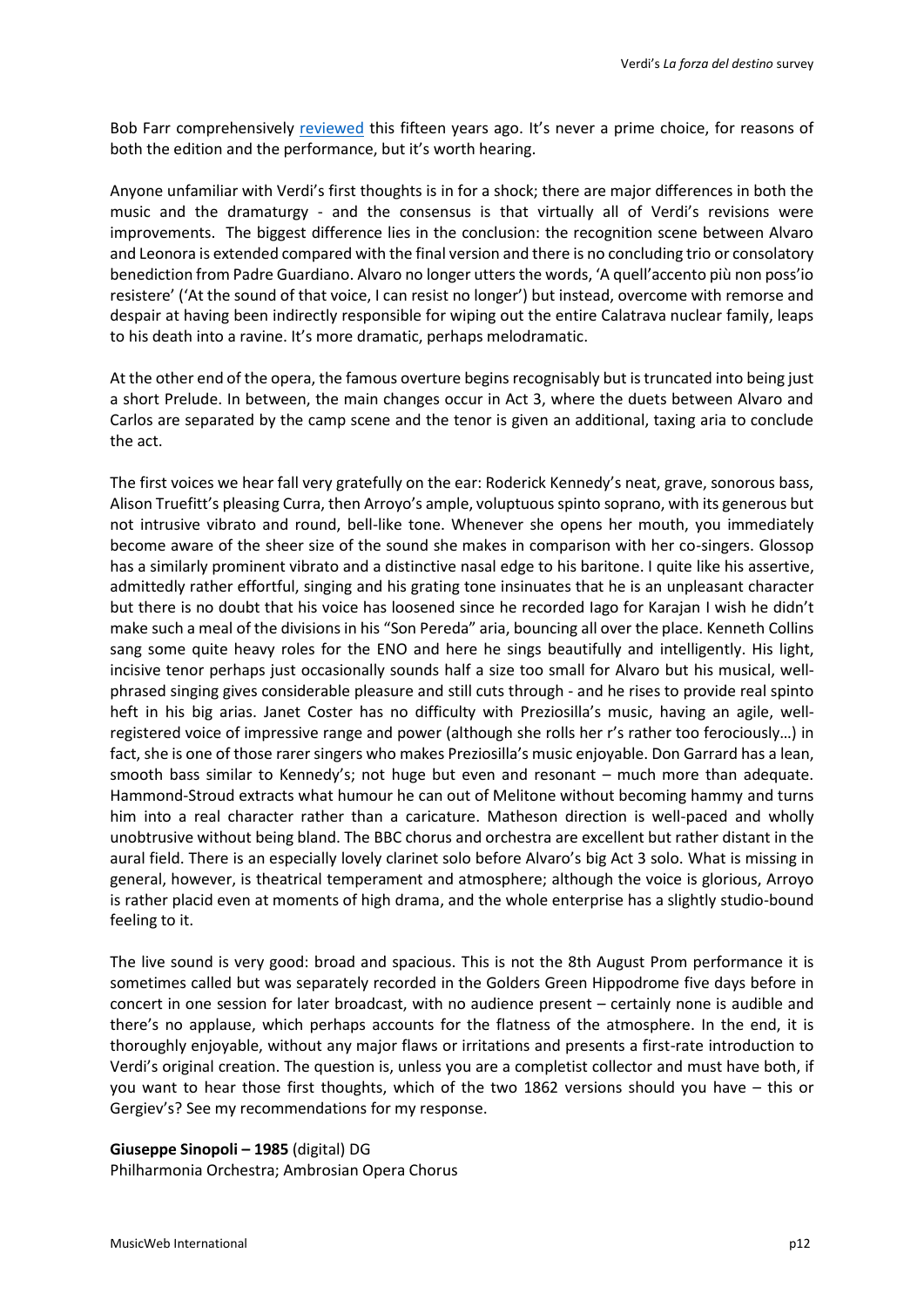Il Marchese di Calatrava - John Tomlinson Leonora di Vargas - Rosalind Plowright Don Carlo - Renato Bruson Don Alvaro - José Carreras Preziosilla - Agnes Baltsa Fra Melitone - Juan Pons Curra - Jean Rigby Padre Guardiano - Paata Burchuladze Mastro Trabuco - Mark Curtis Un Chirurgo - Petteri Salomaa Un Alcalde - Richard Van Allan

Sinopoli remains oddly divisive as a conductor; his admirers – amongst whom I would number myself – find him to be sensitive, original and exciting, while his critics accuse him of bombast and selfconscious manipulation. He immediately makes his mark in the overture with an extreme contrast between the tempi of its first three themes played very fast, slowly and very slowly respectively with telling pauses and he is never routine or boring. To aid his efforts, he has here a great orchestra, the best chorus and superb digital sound; unfortunately, there was something of a dearth of Verdi singers around the same time. What I hadn't expected to encounter in Sinopoli's conducting here is his measured, studied, almost cautious approach; overall the reading lacks thrust and élan.

Let me continue to play devil's advocate and present the case for the prosecution: it could be argued that Carreras was already past his peak, as an obtrusive beat gradually became established in his vocal production and evident strain marring his loud singing; Rosalind Plowright was a bold choice – perhaps a gamble; Paata Burchuladze's bass always an acquired taste given his Slavonic timbre and mangled Italian; Bruson was no favourite baritone of voice-fanciers like me who dislike his bleat; finally, John Tomlinson is a singer whose woofy tone and lumpy vocal technique have never charmed me either and he sounds not the slightest bit like a nobleman. By far the safest bits of casting here were Agnes Baltsa and Juan Pons but - and you'll have to go with me on this one – no-one chooses a favourite *La forza del destino* for its Preziosilla and Melitone.

Considering the voices in the order in which we hear them, we start with Rosalind Plowright. I enjoy her Leonora recorded in the studio for Giulini but her voice here two years later has rather more of a shrill edge here; nonetheless, its sweep and amplitude still give pleasure and her floated top notes in particular are strong. "Pace, pace" is something of a tour de force.

Carreras' tenor is still recognisably the warm, plangent instrument which propelled him to fame and this was recorded before his illness. It never really has the heroic ring of tenors more evidently suited to the role of Alvaro but the beat referred to above is not yet in evidence and the sheer beauty of his timbre carries him through. He is most effective when expressing more plaintive emotions, as in his ""Ne gustare m'e dato un'ora di quiete" or when he is wounded, and his rendering of the big Act 3 aria is touching and expressive but not really thrilling like Del Monaco – especially at Sinopoli's languorous speeds. Nonetheless, I find myself increasingly enjoying his singing as the opera progresses and he especially good in the final, desperate duet, "Invano, Alvaro" – even if Bruson is disappointing.

Compared with really excellent Marquises like Moll, Tomlinson is undistinguished. Baltsa is as expected: feisty, flexible and smoky-toned; the excellence of her sparkling singing consistently distracts me from the banality of her music and she rides Sinopoli's fast tempi with ease (he is mostly on the slow side elsewhere). Bruson is oddly inert in characterisation and windy of tone and his low notes especially weak; his Carlo presents little menace – Merrill, Bastianini and Milnes are hugely more striking in timbre and presence. Juan Pons is a rather refined, civilised Melitone; his beautiful voice isn't really a good fit for the grouchy friar and he would have made a much better Carlo than Bruson.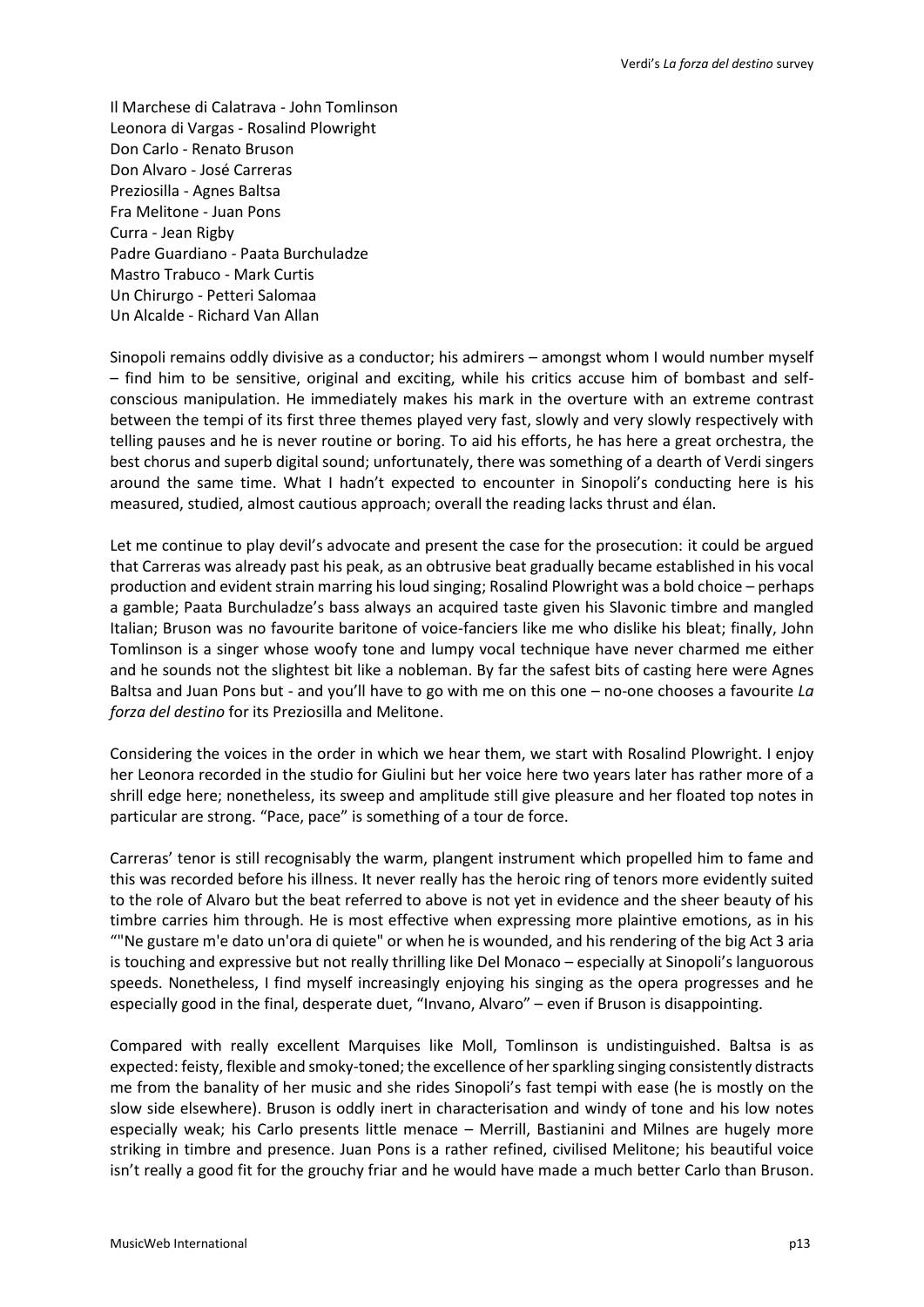Burchuladze's opaque, swallowed vowels are as expected but his grave, sonorous bass as voice per se is stately and hieratic.

All in all, the thoughtful conducting, excellent sound and generally pleasing singing make this recording a very satisfactory experience – and considerably better than might have been anticipated – but it is still eclipsed by more consistently, aptly cast, authentically Italianate versions with greater drive than Sinopoli provides.

**Riccardo Muti – 1986** (digital) EM Orchestra & Chorus - Teatro alla Scala

Il Marchese di Calatrava - Giorgio Surjan Leonora di Vargas - Mirella Freni Don Carlo - Giorgio Zancanaro Don Alvaro - Plácido Domingo Preziosilla - Dolora Zajick Fra Melitone - Sesto Bruscantini Curra - Francesca Garbi Padre Guardiano - Paul Plishka Mastro Trabuco - Ernesto Gavazzi Un Chirurgo - Frank Hadrian Un Alcalde - Silvestro Sammaritano

Before first listening to this set, I had read negative reports of both the digital sound and the cool, uninvolved nature of the performance here; all I can say is that to my ears the former is rich, full wellbalanced and wholly acceptable. I have no idea what the complaints are about.

With regard to its aesthetics, Muti directs a swift, no-nonsense account, rather short of affection but without any interventionist or self-conscious aspects and his driven, energised approach suits the opera. His La Scala forces are first-class and his singers are as good a cast as could be assembled in the mid-80's; the first thing one notices is the amplitude of Mirella Freni's full, vibrant soprano, especially compared with the smooth but under-powered bass of Giorgio Surjan singing her father. It might be thought Freni would be over-parted as Leonora but she copes well and generates surprising power while sustaining rich, voluptuous tone, only very occasionally sounding stretched to her limits. She is the wrong side of fifty here and there is evidence in other of her recordings around this time that her vibrato was beginning to loosen somewhat but that is not the case here. I hear no lack of involvement in her vocal acting, even though she never sang Leonora on stage.

Domingo is in his mid-forties and arguably in his prime, even if he is understandably not quite as free and fresh as for Levine a decade earlier. On the other hand, his vocal acting is better than ever and he is especially expressive in his big aria and his climactic top B is the best I have ever heard from him on a recording; this is indubitably one of his best recorded performances. I have a special affection for Giorgio Zancanaro's vibrant, sonorous baritone and always regretted that he didn't record more and when he did, that it was not in better company, but this is a role which ideally suits his talents and he is well-partnered here. His voice is somewhat dryer and more refined than Big Beast Baritones like Milnes, Merrill and Bastianini but his singing still gives much pleasure and provides another reason for prizing this recording. Dolora Zajick is a bit shrill and wobbly and not especially individual as Preziosilla but it takes a Baltsa, Verrett or Borodina to do wonders with that ungrateful role. Veteran Sesto Bruscantini, here in his mid-sixties, has suffered little vocal deterioration; his baritone was always light and dry so lacks the fruitiness which is surely ideal for a basso buffa character. In compensation, he is a consummate comic actor and his voice contrasts strongly with Plishka's gravelly, rotund tones but the recording does not seem to capture Plishka's low notes well, and his Guardiano lacks the necessary impact and resonance brought to the role by Siepi and Pinza.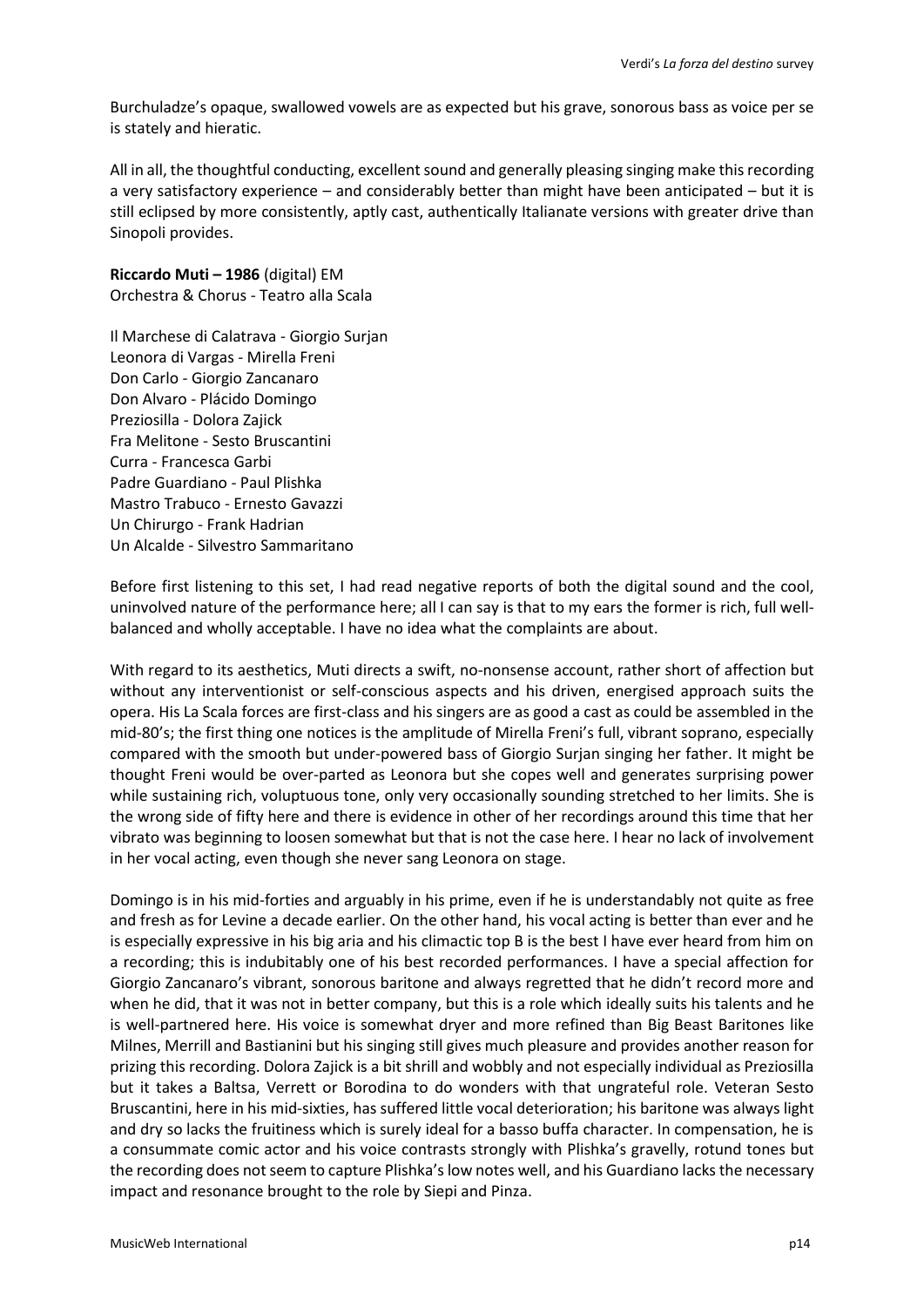In sum, despite some weakness in the minor roles, the three principal singers are in fine form, even if individually they are surpassed by even better exponents in other recordings. Thisis most certainly not the disappointment some would have us believe it to be, even if it is not a prime recommendation.

**Valery Gergiev – 1995** (digital) Philips. **N.B. original 1862 version** Orchestra & Chorus - Kirov Theatre

Il Marchese di Calatrava - Askar Abdrazakov Leonora di Vargas - Galina Gorchakova Don Carlo - Nikolai Putilin Don Alvaro - Gegam Grigorian Preziosilla - Olga Borodina Fra Melitone - Georgy Zastavny Curra - Lia Shevtzova Padre Guardiano - Mikail Kit Mastro Trabuco - Nikolai Gassiev Un Chirurgo - Yuri Laptev Un Alcalde - Gennadi Bezzubenkov

While there is a nice historical consonance in the fact that that this is an all-Russian recording from St Petersburg where the original version of *La forza del destino* was first performed in 1862, any claim to authenticity is somewhat diminished by the fact the premiere was performed by Italian singers not in the Mariinsky, as per here, but in a different, rival theatre, the Imperial Bolshoi Kamenny Theatre long since demolished to make way for the St Petersburg Conservatory.

The differences between this and the final version are summarised above under the Matheson recording above and detailed in the nice, fat, booklet accompanying this handsome Philips issue, which contains two essays detailing the differences between this original and Verdi's revisions, a synopsis and a quadrilingual libretto.

I have to say that I was immediately bowled over by the power and beauty of the Gorchakova's voice. I knew from her 1997 recording of *Don Carlo* under Haitink that in her prime she was a superb Verdi singer and she does it again here: she has a big, rich, creamy soprano which soars magnificently and she uses it very expressively. Her top notes are exceptionally warm and powerful – her huge top B flat on "Ahimè" in her opening aria is enough to make you go weak at the knees -and she occasionally plunges into her lower register to thrilling effect; she has voice you can simply drink in.

Grigorian, too, has a large, if rather hard, voice, a spinto tenor with a cutting edge which at times sounds uncannily like Richard Tucker. He's no mere stentorian belter and his stamina is impressive, especially given that he has extra music to sing in this version, including a whole, taxing new aria at the end of Act 3, culminating in a held high C. He tackles his other big aria at the start of the act with plenty of breath and a long, legato line – which is admirable, given Gergiev's slow tempo – so it's a pity he messes up his words, singing "isquardar" instead of "iscordar" (mixing it up with "lo sguardo" which follows). He begins "Solenne in quest'ora" in a most unattractive groan, which is meant to be expressive (yes; I know he has a bullet in his chest, but this is Italian opera and you have to suffer and die beautifully); fortunately, he cuts that out quickly. Ultimately, he's not exactly idiomatic but he's still impressive.

Nikolai Putilin has a slightly throaty baritone but his singing is strong and positive and he sings excellent Italian. He is probably best known as Boris Godunov in Gergiev's recording of the earlier version of that opera; his voice has a bass-baritone timbre and is not as free up top or anywhere near as glamorously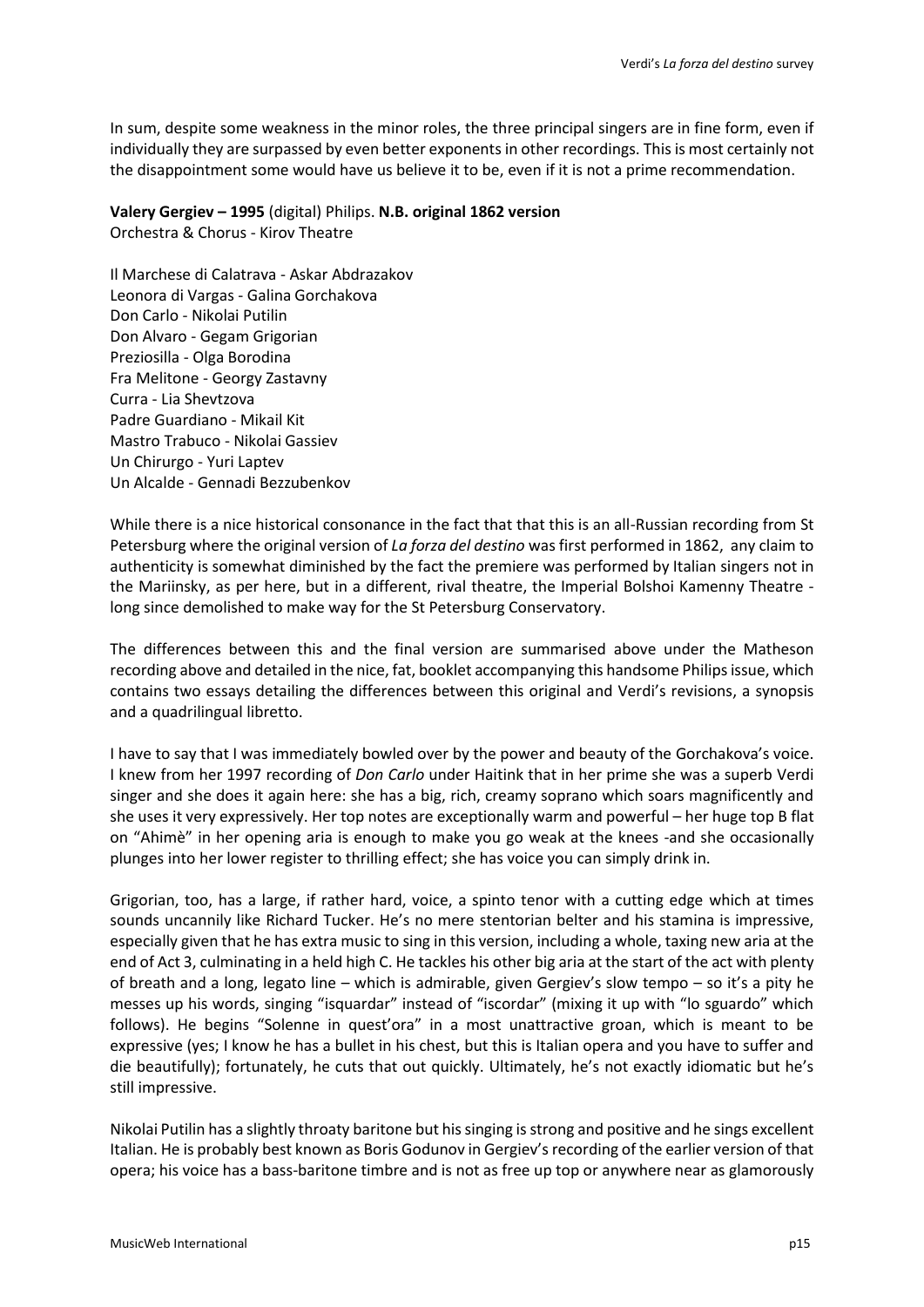toned as Bastianini or Merrill – who is? – and his duets with Grigorian are not perhaps the vocal highlights they can be, but he doesn't let the side down.

Olga Borodina is in top form as Preziosilla and her performance makes me realise why I sometimes react so negatively to other singers in this role. Like Baltsa for Sinopoli, rather than hamming it up by trying too hard to inject colour and character into her portrayal and turn it into a propaganda exercise, she just brings out its musical qualities as if it were any grand Verdi mezzo role - and she earns my gratitude thereby. Similarly, Georgy Zastavny's neatly sung, more restrained and sober Melitone pays dividends by not going into *buffo* overdrive.

Askar Abdrazakov (elder brother of fellow bass Ildar) makes a very good Marchese, even if – as is the case with several singers here – he has that almost indefinably "Russian" timbre about his vocal production, which is not necessarily such a bad thing, merely an observation especially as their Italian is to my ears, generally good. The other basses in the cast are more variable; Mikail Kit is a bit unsteady and nowhere near as smooth and imposing in the role of Padre Guardiano as Siepi, Christoff or Tozzi but, as with Putilin, even if he is not the best, he is by no means poor and sounds suitably venerable and portentous.

Gergiev's pacing is immaculate; he really makes the best of this version and is especially good at illuminating the unfamiliar music. The Kirov Orchestra and Chorus are simply excellent – incisive and energised, as good as any apart from some occasional slight disjunctures in synchronisation in ensemble.

# **Recommendations**

When Flora Willson surveyed recordings of this opera on BBC Radio 3's Record Review in February 2019, she managed to do so without even mentioning Corelli and brusquely informed us that Del Monaco, Bergonzi and Carreras "for various reasons did not make the cut". Really? That's not just a deliberate oversight; it's criminal negligence, especially with regard to Mario. At least the Schippers recording was her prime recommendation, though.

My own recommendations are so venerable that I am not sure who should be more embarrassed: the voice departments of modern universities and conservatories or I. The most recent highly recommendable recording of the normal, revised version is over fifty years old, although like many people I admire even have a soft spot for the Sinopoli recording from 1985, despite its shortcomings – but even that is now already 35 years old. At least there is no shortage of good versions, old though they be; that is why I have recommended no fewer than six of the sixteen considered. If sound is a weightier consideration for you, you have to go for one of the two studio, stereo issues below; hardier souls more inured to historic sound will not want to miss out on hearing singers like Gencer and Corelli.

Collectors will want to hear the original version as well, and the choice is between only two. That is made difficult by the fact that both lead sopranos are on top form and have similar voices; on the other hand, I somewhat prefer Collins' more idiomatic and Italianate Alvaro to Grigorian's harder tone and there's not much to choose between Glossop and Putilin, as neither is ideal. I prefer Garrard's smoother sound to Kit's as Padre Guardiano, but Borodina is marginally preferable to Coster as Preziosilla. Both Zastavny and Hammond-Stroud make a fine job of another potentially irksome character. Otherwise, in terms of sound, conducting and supporting cast, Gergiev's studio recording is on balance, better. In the end, both are interesting and you must choose according to your taste as neither is markedly superior to the other.

**1862 version:** Either Matheson 1975 or Gergiev 1995, as above

**Live mono:** Mitropoulos – 1953; Votto – 1957; Molinari-Pradelli – 1958